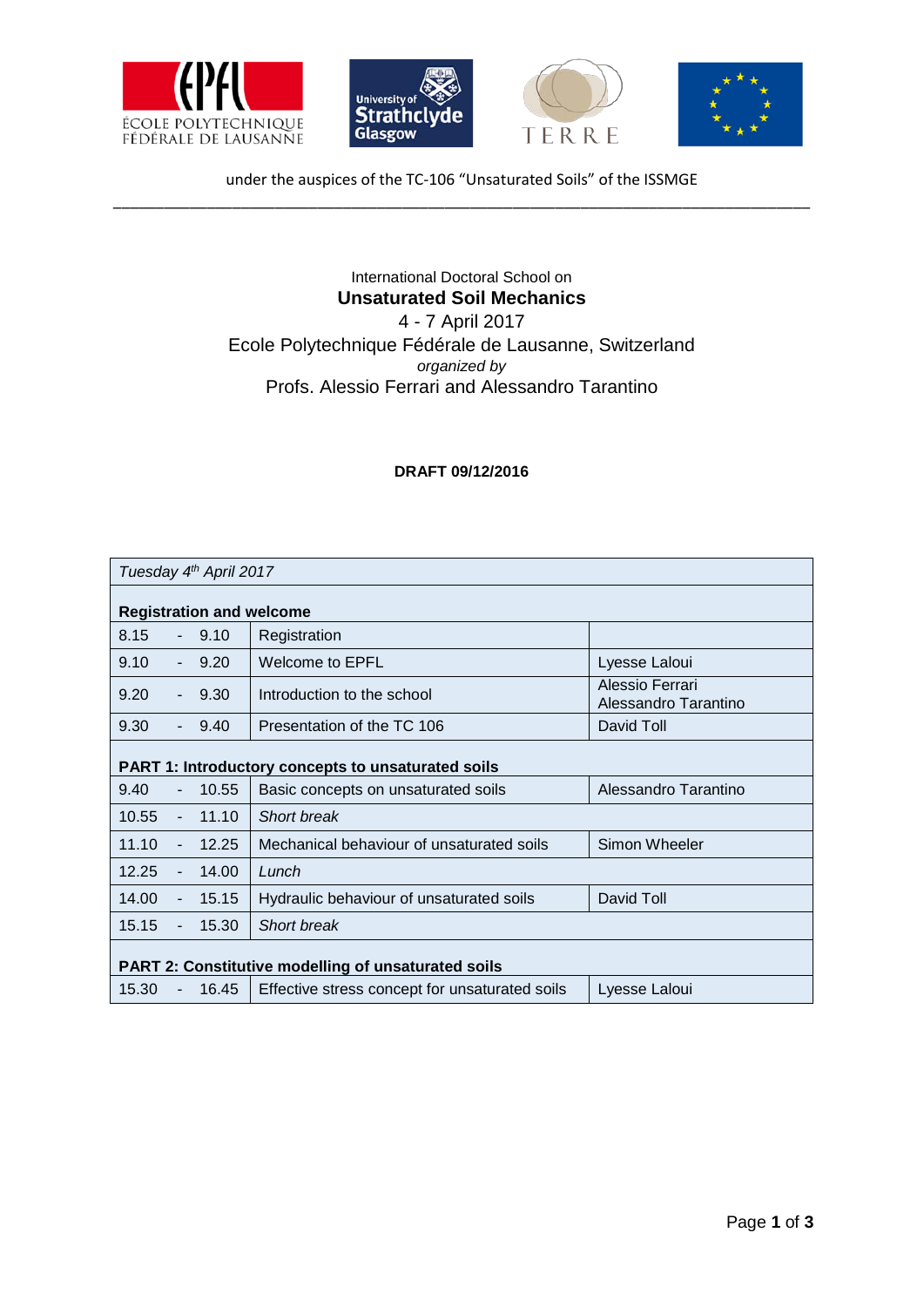



under the auspices of the TC-106 "Unsaturated Soils" of the ISSMGE \_\_\_\_\_\_\_\_\_\_\_\_\_\_\_\_\_\_\_\_\_\_\_\_\_\_\_\_\_\_\_\_\_\_\_\_\_\_\_\_\_\_\_\_\_\_\_\_\_\_\_\_\_\_\_\_\_\_\_\_\_\_\_\_\_\_\_\_\_\_\_\_\_\_\_\_\_\_\_\_\_\_

| Wednesday 5th April 2017                                           |                                                |                           |  |  |  |  |
|--------------------------------------------------------------------|------------------------------------------------|---------------------------|--|--|--|--|
| <b>PART 2: Constitutive modelling of unsaturated soils - cont.</b> |                                                |                           |  |  |  |  |
| 8.30<br>9.45                                                       | <b>Constitutive Modelling I</b>                | <b>Simon Wheeler</b>      |  |  |  |  |
| 9.45<br>10.00<br>$\blacksquare$                                    | <b>Short break</b>                             |                           |  |  |  |  |
| 10.00<br>11.15<br>$\blacksquare$                                   | <b>Constitutive Modelling II</b>               | <b>Domenico Gallipoli</b> |  |  |  |  |
| 11.15<br>11.30<br>$\omega$                                         | <b>Short break</b>                             |                           |  |  |  |  |
| <b>PART 3: Experimental techniques</b>                             |                                                |                           |  |  |  |  |
| 11.30<br>12.45                                                     | <b>Experimental techniques I</b>               | <b>Alessio Ferrari</b>    |  |  |  |  |
| 12.45<br>14.00<br>$\blacksquare$                                   | Lunch                                          |                           |  |  |  |  |
| 14.00<br>15.15<br>$\blacksquare$                                   | <b>Experimental techniques II</b>              | Giacomo Russo             |  |  |  |  |
| 15.15<br>15.30<br>$\omega$                                         | <b>Short break</b>                             |                           |  |  |  |  |
| 15.30<br>16.45<br>$\blacksquare$                                   | <b>Experimental techniques III</b>             | <b>Enrique Romero</b>     |  |  |  |  |
| <b>PART 4: EPFL Laboratory of Soil Mechanics</b>                   |                                                |                           |  |  |  |  |
| 17.00<br>18.00                                                     | Visit of the EPFL Laboratory of Soil Mechanics | Alessio Ferrari           |  |  |  |  |
| <b>Social event</b>                                                |                                                |                           |  |  |  |  |
| 22.00<br>19.30                                                     | Social event                                   |                           |  |  |  |  |